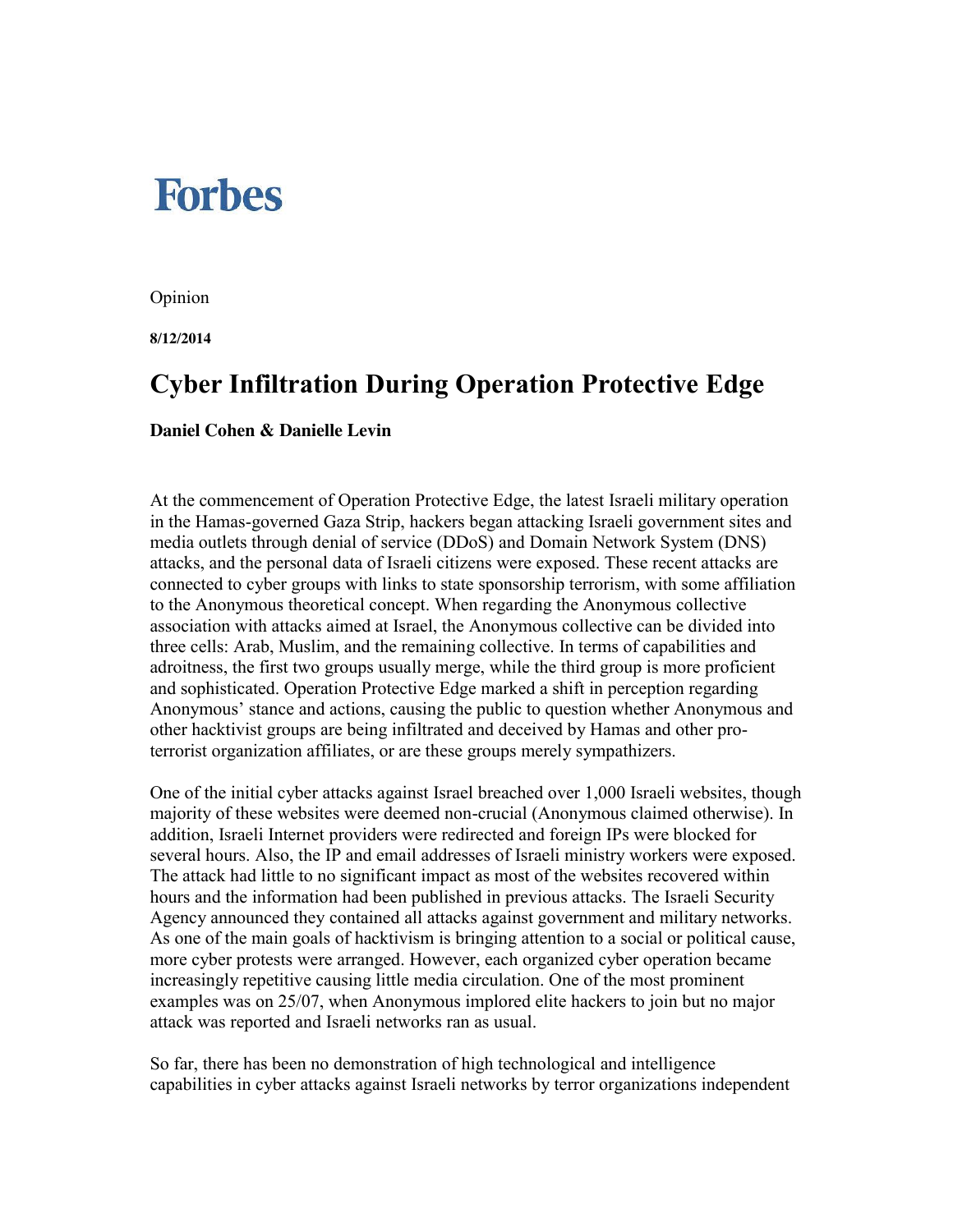cyber units. To operate a successful cyber attack requires determination of targets, timing of the attack and cyber tools. Terror organizations have yet to cross the independent operational and technological thresholds to conduct cyber warfare independently against Israel and other countries. Terror organizations, like Hamas and Palestinian Jihadic Islam, possess very limited technological capabilities and resources. Yet, there are cyber terrorist groups with affiliation to states, such as the Syrian Electronic Army and Iranian Cyber Army that are capable of producing more advanced cyber operations.

Meanwhile, pro-Gaza rallies have increased the amounts of anti-Semitic incidents, especially in Europe, to the extent that a prominent Anonymous Twitter handle commented on the perturbing situation. Though Anonymous did not dismiss their protests, it became incontestable that major cyber attacks were largely reduced. The anti-Semitic conclusion to many of the pro-Gaza rallies made hacktvisits within the community question Anonymous' pro-Arab initiative; many voiced that the Anonymous pursuit for justice took a pro-Palestinian slant, and its involvement in the Israeli-Palestinian conflict has lead to accusations of anti-Semitism.

When members of the Anonymous collective are faced with the assumption that terrorist groups may have infiltrated certain Anonymous divisions for their own agenda, many hackers responded by stating anyone can join Anonymous; however, those taking advantage of the Anonymous collective to gain publicity will have trouble sustaining long-term cyber attacks. Additionally, some members believed the notion of cyber terrorists in Anonymous is an idle threat rather than a real concern. When confronted with the rising anti-Semitic wave, many members deflected by focusing on Israel or shifting to the identity of the "true" enemy.

The link between terror organizations, state sponsor terrorism, and deceived hacktivist groups should be recognized and acknowledged as a national threat. The terror organizations infiltrating hacktivist groups such as Anonymous should be met by preemptive government measures. Preventive action includes targeting the operator's resources from websites to finances. The parties involved must be exposed, charged and convicted for terror acts.

Other steps include preventative exploratory actions. First, to increase awareness of the possibility that operators may be held responsible for facilitating hacking or cyber attacks. The second is identifying the operators of the cyber attacks. As noted, in many cases the cyber attackers have been deceived and are completely unaware they are being operated by state sponsored terrorist organizations. It is, therefore, possible that these actions can reduce the scope of the phenomenon.

The major differences between cyber attacks conducted during Operation Pillar of Defense and of Operation Protective Edge lies in the amount of cyber attacks, Israeli advancement in cyber security, and the actors involved. In comparison to Operation Pillar of Defense, were the Israeli government faced over 100 million cyber attacks in eight days and IP addresses traced back to Europe and the United States, during Operation Protective Edge, 70 percent of cyber attacks were traced back to Qatar, Hamas' main